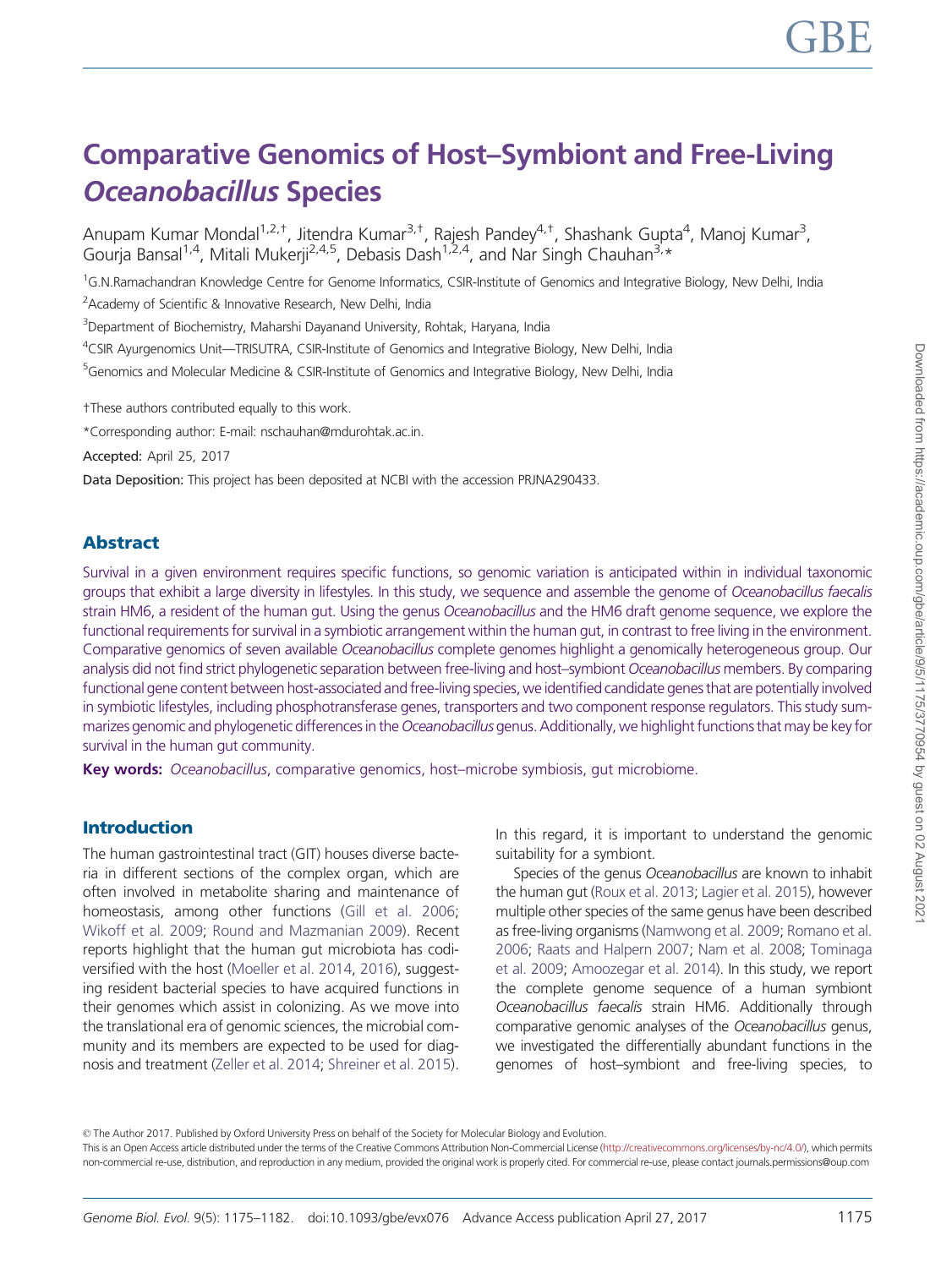understand factors assisting survival in the two opposite environments.

## Materials and Methods

#### Isolation and Characterization of O. faecalis Strain HM6

Oceanobacillus faecalis strain HM6 was cultured from fecal sample collected from a healthy individual (Age 29, Male; Blood Sugar 100–120 mg/dl; BP: 120/80), without history of prolonged illness or antibiotic treatment. It was cultured using Luria Bertini (LB) agar medium at 37 °C. Human ethical guidelines were followed strictly before engaging the volunteer for this study, with ethical clearance from the Human Ethical Committee of M. D. University, Rohtak, Haryana, India. Phylogenetic affiliation of purified microbes (HM6) was investigated with SSU rRNA gene analysis (Case et al. 2007). The physiological and metabolic activity of O. faecalis strain HM6 was assessed with biolog plate technique (Smalla et al. 1998). Fatty acids were extracted and methylated to form fatty acid methyl esters (FAME), for analysis using Gas Chromatography (6850) with the MIDI analytical framework (Osterhout et al. 1991).

#### De Novo Genome Sequencing, Assembly and Annotation

The genomic DNA of O. faecalis strain HM6 was sequenced with Roche 454 GS FLX $+$  following manufacturer's recommended protocol. Whole genome sequencing reads were analyzed using the GS assembler (GS Assembler version 2.9) with default parameters to construct genomic contigs (details of parameters is available in supplementary Methods, Supplementary Material online). Genomic fragments of <200 bases were removed from the final draft assembly. Assembled genome was submitted to the RAST server (Aziz et al. 2008) for annotation. tRNAscan-SE (version 1.4) (Lowe and Eddy 1997) was used to find tRNA genes, and rRNA gene clusters were discovered using the RNAmmer 1.2 Server (Lagesen et al. 2007).

## Phylogenetic and Genomic Identity Analyses

For robust assessment of phylogenetic relationship within the Oceanobacillus genus members (supplementary table S1, Supplementary Material online), we analyzed their conserved genomic sequences. Details of phylogenetic analysis are available in supplementary Methods, Supplementary Material online.

Average Nucleotide Identity (ANI) was calculated using JSpecies (Richter and Rosselló-Móra 2009) with the BLAST alignment tool. In short, JSpecies splits the query and subject genomes into 1,020 bases long fragments and finds best hits between them using BLAST and averages their identity score to compute pairwise ANIb, referred to as ANI.



 $0.09$ 

FIG. 1.—Maximum likelihood phylogenetic tree showing relation among human symbiont ("red") and free living ("blue") species of the genus Oceanobacillus.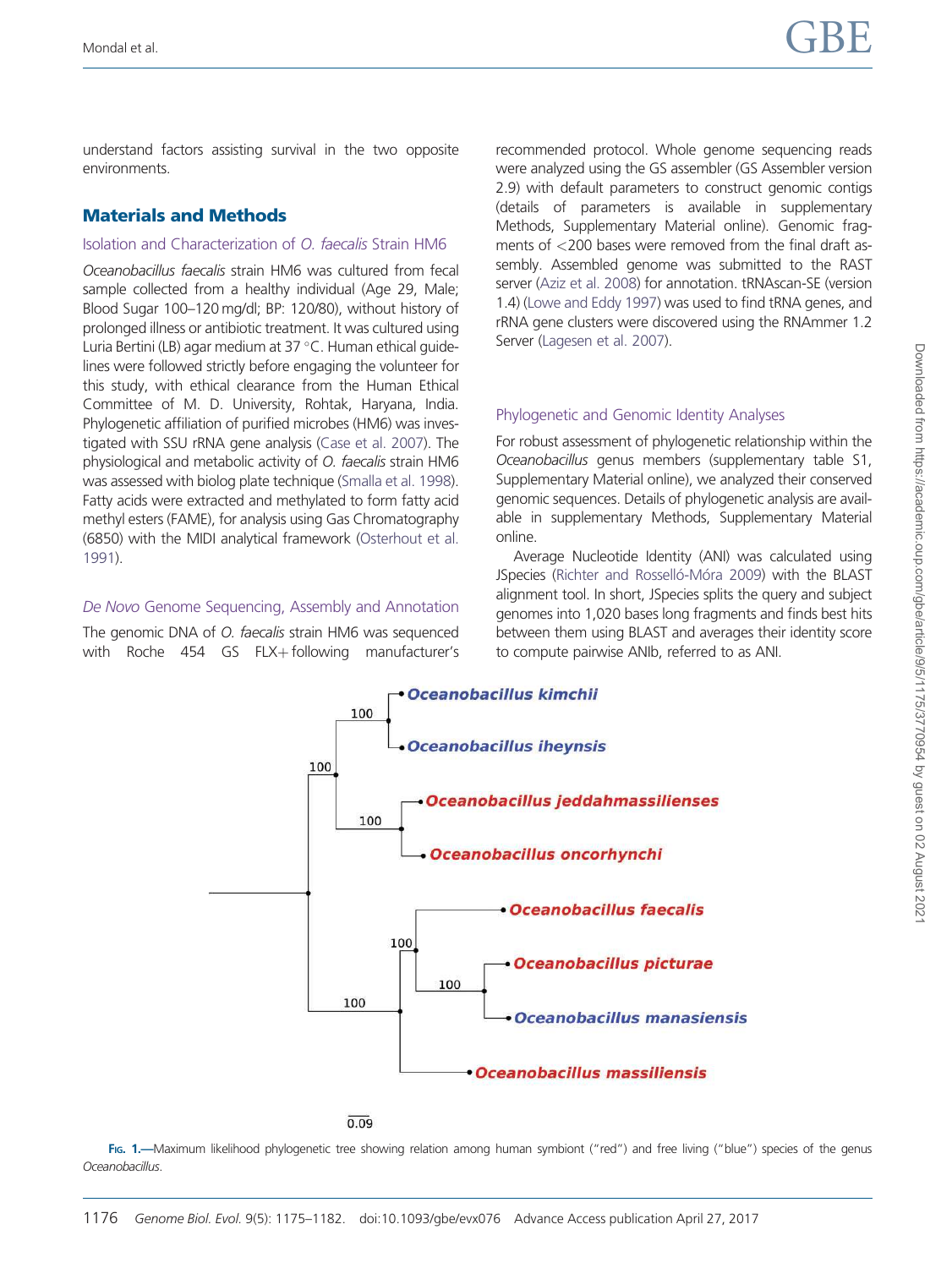### Comparative Genomics: Pan-, Core-, and Accessory-Genome

Pan genome of the Oceanobacillus genus was constructed by clustering protein sequences from an aggregated pool of protein sequences from all strains. A Phylogenetic Profile Matrix (PPM) was created using sequence alignment tools as described in supplementary Methods, Supplementary Material online. The PPM was used to obtain pan, core, and accessory genomes of the entire Oceanobacillus genus, as well as of human symbiont and environmental species.

## **Results**

#### Physiological and Taxonomic Summary of O. faecalis Strain HM6

Bacterial cells were gram-negative, rod shaped, aerobic, and nonspore forming. Colonies formed on LB agar plates after 48 $h$  incubation at 37 °C. Salt tolerance was observed up to 2% with no visible growth beyond 2% NaCl in growth medium. Growth was inhibited in presence of different antibiotics except nalidixic acid. The fatty acid profile comprised mainly of glucose, trehalose, mannose, and raffinose as carbon sources but not maltose or lactose. It utilizes L-alanine and D-serine as nitrogen sources, but not Glycyl, L-Proline, L-Arginine and L-Serine (supplementary table S2, Supplementary Material online). FAME analysis identified presence of iso-C14: 0 (19.3%), iso-C15: 0 (10.56%), anteiso-C15: 0 (16.25%), C16: 0 (17.36%), C18: 0 (7.93%) as major cellular fatty acids, indicative of branched fatty acid dominance. The 16S rRNA gene from strain HM6 was sequenced and assembled to generate 1438bp sequence. Sequence comparison of the 16S rRNA gene showed 99% similarity with the corresponding genes of Oceanobacillus and Virgibacillus, from the Bacillus group. Phylogenetic analysis of the 16S rRNA of the isolated human gut microbe with its homologs verified its phylogeny of Oceanobacillus. Thus, we term it as *O. faecalis* strain HM6, and its general features have been described in supplementary table S3, Supplementary Material online.

#### Whole Genome Sequence of O. faecalis Strain HM6

The genome of *O. faecalis* was assembled into 225 contigs with a total of 3,581,422 bp (supplementary table S4, Supplementary Material online). We could predict 3,699



FIG. 2.—The pan genome of Oceanobacillus. (A) Heatmap showing the phylogenetic profile matrix for Oceanobacillus genus. Columns and rows of the heatmap represents individual Oceanobacillus species and pan genome OFUs, respectively. Cell color "yellow" signifies presence of a particular OFU, whereas "teal" denotes absence. Species names are colored with respect to human symbionts ("red") or environmental free living ("blue"). (B) OFU occurrence frequency, ranging from all genomes ( $n = 8$ , core genome) to a single genome ( $n = 1$ , genome specific OFU).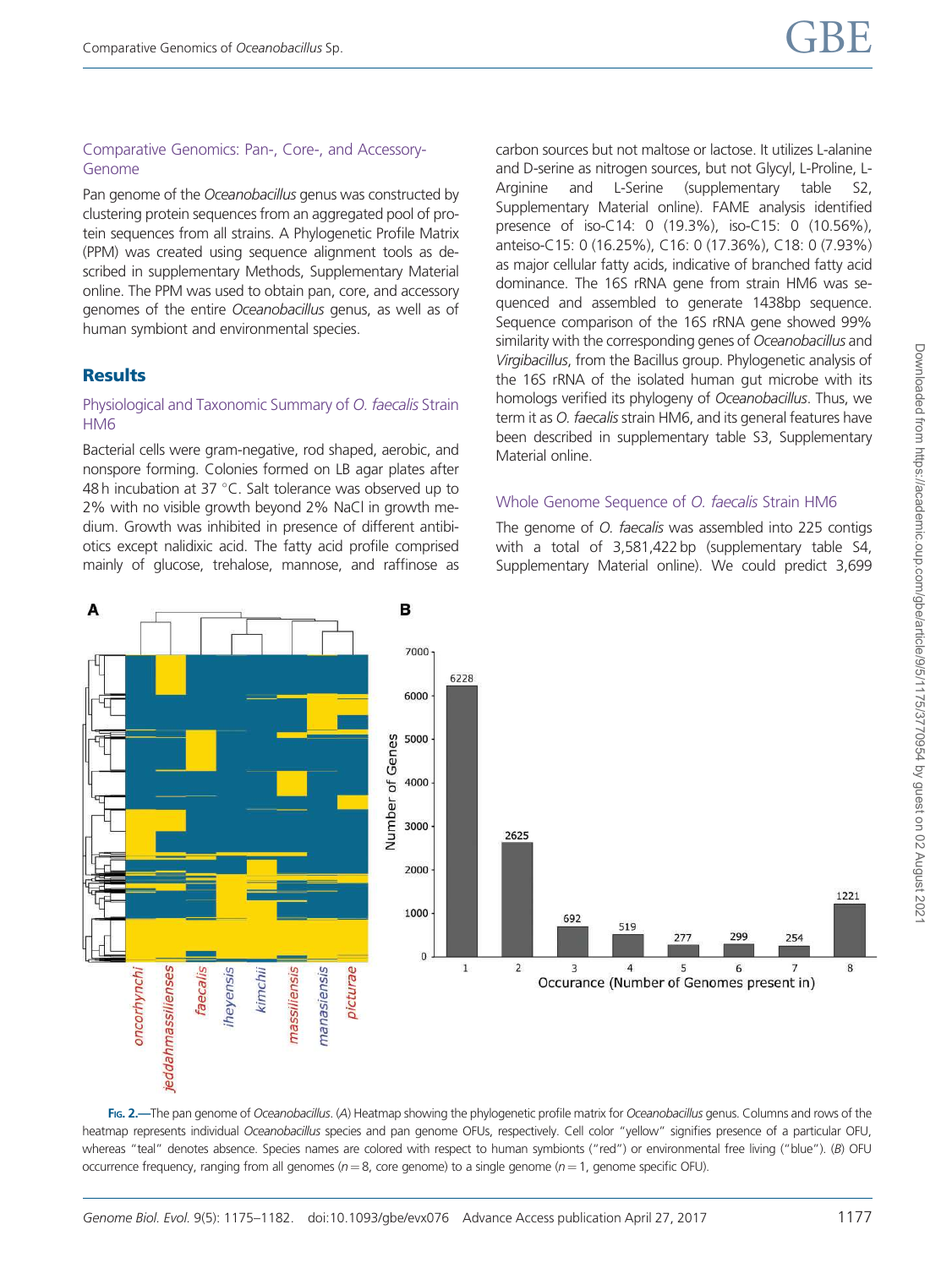coding genes and 117 RNAs in the genome of O. faecalis strain HM6. Analysis using the RAST server yielded 427 subsystems, with majority of genes participating in carbohydrate metabolism (15.2%) and amino acids metabolism (13.9%). Complete details of subsystems annotation are available in supplementary table S5, Supplementary Material online.

#### Genomic Heterogeneity and Phylogenetic Association among Symbionts and Environmental Oceanobacillus

Comprehensive analysis of the Oceanobacillus genus was undertaken with strain HM6 and seven publically available genomes of Oceanobacillus (supplementary table S1, Supplementary Material online). Oceanobacillus have AT rich genomes with minimum %GC of 35.2 in O. kimchi and maximum %GC of 40.4 in O. massiliensis. Average genome size among Oceanobacillus is 4Mb and an average 3,803 protein coding genes in each. Members had varying numbers of rRNA operon sets, with some having as many as seven (O. iheyensis) (supplementary table S1, Supplementary Material online). This presents an interesting scenario because number of rRNA operons in prokaryote genomes have been linked to their lifestyle (Klappenbach et al. 2000; Lim et al. 2012). Our observations indicate possible heterogeneity present in this genus. However, pairwise 16S rRNA gene identity was found to be between 98 and 100% for all organisms included in this study (supplementary table S6, Supplementary



FIG. 3.-Functional diversity in Oceanobacillus. (A) Distribution of COG categories in genomes of individual species. Species names are colored with respect to human symbionts ("red") or environmental free living ("blue"). Abundance of COG categories in Pan (B), Core (C), and Accessory (D) genomes of the genus Oceanobacillus, respectively.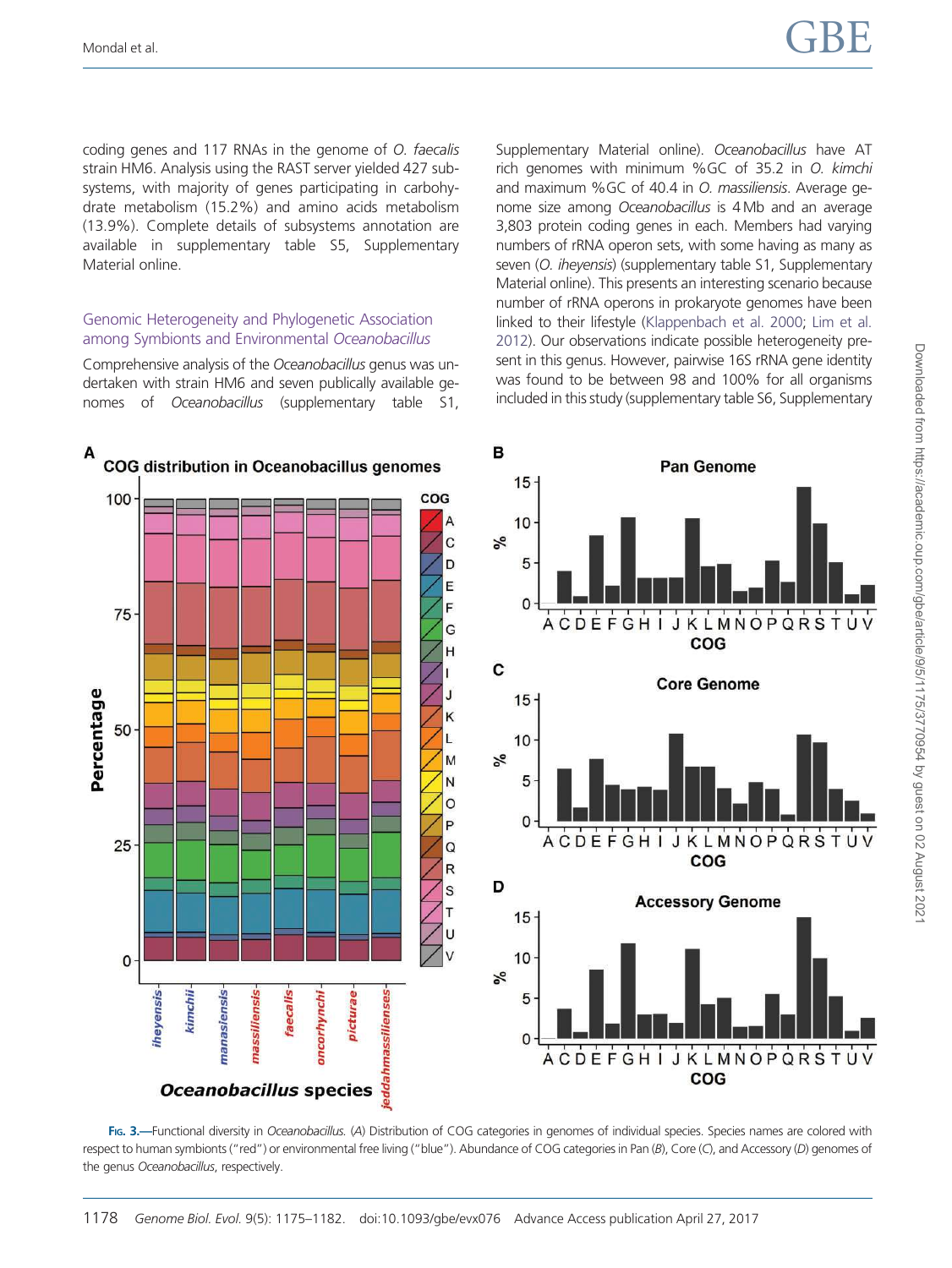Material online), suggesting similar identity profiles within and across environmental as well as human symbiont groups.

In an attempt to infer the underlying phylogenetic relationship among species of this genus, we performed phylogenetic analysis of the conserved genomic regions. Our analysis revealed that Oceanobacillus species do not show a distinctly segregated phylogeny with respect to habitat. However, there were two major branches in the tree (fig. 1), one primarily containing organisms isolated from human gut (three out of four) and the other with two sub branches segregating into environmental and human gut isolates. It would be interesting to explore the phylogeny of this diverse group in future when more members of the genus would be sequenced and analyzed.

The average ANI value among all Oceanobacillus species was  $\sim$ 71%, which is towards the lower end of the 62–100% spectrum of interspecies variation within a genus (Kim et al. 2014), suggesting substantial genomic diversity. This observation was reaffirmed by functional feature conservation among member species, highlighted by a wide distribution of Phi coefficient (supplementary table S7, Supplementary Material online).

#### Oceanobacillus Genomes Characterized by a Small Core Genome and Diverse Gene Pool

The Oceanobacillus pan genome was found to contain 12,115 OFU, which is a strikingly large number considering only eight genomes were analyzed. Figure 3A contains distribution of the pan gene set across individual Oceanobacillus species. Of these, 1,221 OFU were common across all members, representing the core genome, that is, the basic set of functions that define an *Oceanobacillus*. We also found an interesting set of 6,228 OFUs that were unique to any organism, that is, not detected in any other species of the genus (fig. 2B). It suggests that around one tenth of all OFUs function as core with almost half being unique to an organism and the rest being shared by more than one member of the genus. This interesting distribution of functional groups in genomes of different Oceanobacillus may be related to their diverse lifestyles (figs. 2 and 3A).

We observed interesting trends in the distribution of various functional categories in the core and accessory genomes (fig. 3C and D). We found that both the pan and accessory genomes have similar COG compositions (fig. 3B and D). They were majorly constituted by COG G, COG K, and COG S classes, representing proteins involved in carbohydrate transport and metabolism (10.6%), transcription (10.4%), and amino acid transport and metabolism (8.4%). However, the core genome of Oceanobacillus had a very different composition, wherein the overrepresented class was COG J (translation, ribosomal structure, and biogenesis; 10.7%).We also noticed a major shift in the composition of COG V (defense mechanism; 0.8%), as compared with 3.1% and 2.3% in the pan genome, respectively.

## Candidates for Habitat-Specific Functions in Oceanobacillus Species

To investigate whether surviving in different niches, free-living or human symbiont, require special features; we analyzed the gene pools of Oceanobacillus species with respect to lifestyle. We found that the core and accessory genomes for these sub groups within the same genus had similar distributions of



FIG. 4.-Distribution of COG classes in core and accessory genomes of environmental and symbiont Oceanobacillus species. Gene pools-accessory (Acc) and core (Core)—are represented in columns, whereas habitat specificity—environmental free-living (ENV) and human symbiont (HUM)—is mentioned in rows.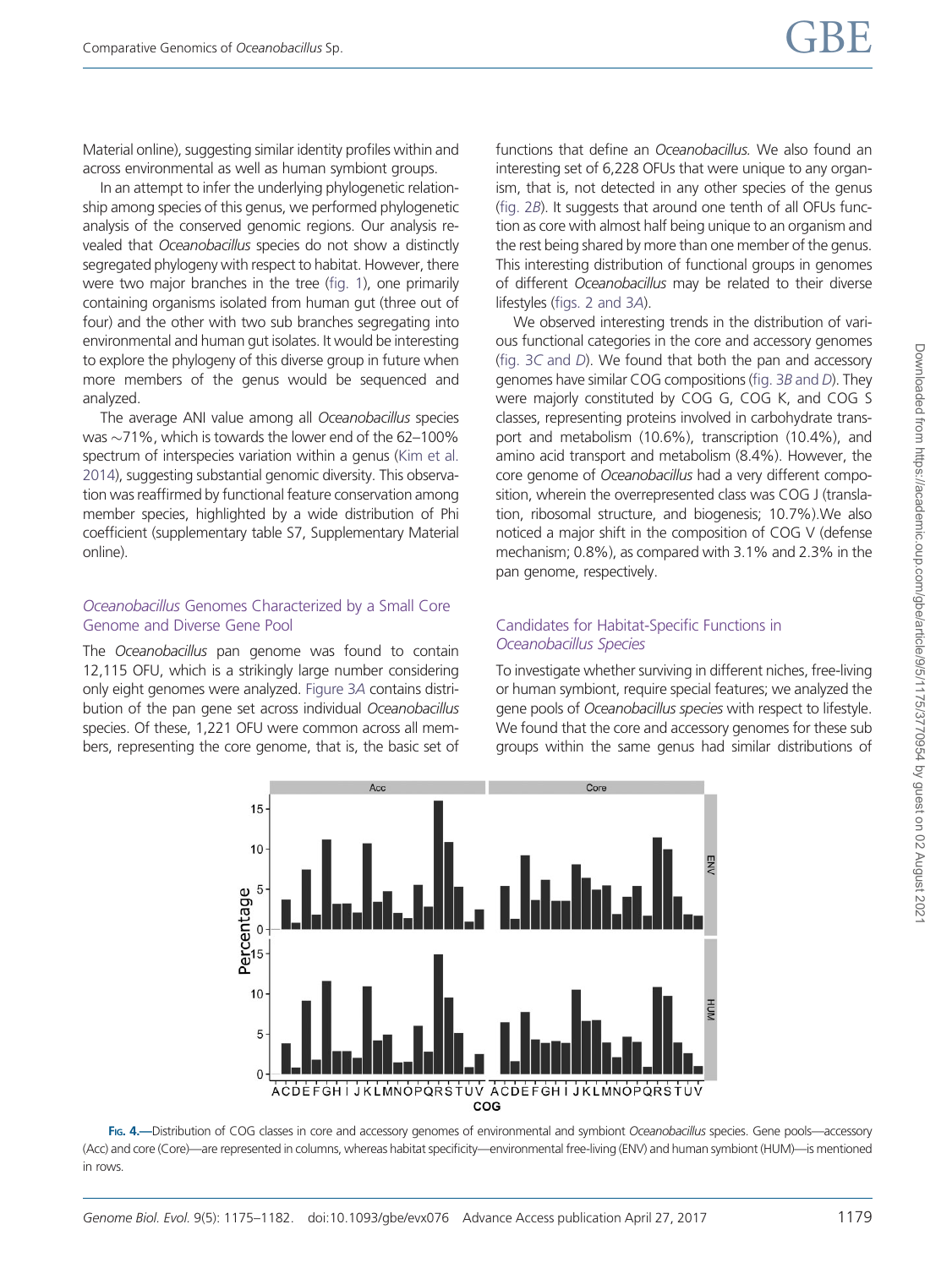genes across COG functional categories, but there were also some potentially relevant differences. COG classes like COG V (defense mechanisms), COG P (inorganic ion transport and metabolism), COG G (carbohydrate transport and metabolism) and COG M (cell wall membrane envelop biogenesis) appeared to be under-represented in the core genome of human symbionts as compared with the free-living group (fig. 4). At the same time, COG U (intracellular trafficking, secretion, and vesicular transport), COG O (posttranslational modification, protein turnover, chaperones), COG L (replication, recombination, and repair) appeared to be over represented in the core genome of the human symbiont group (fig. 4).

Further we queried for functions selectively present in the human symbiont and free-living subgroups. Table 1 summarizes a list of functions uniquely present in the genomes of Oceanobacillus species isolated from human gut. Most of the

#### Table 1

Functions Selectively Associated with Isolates from Human Gut (Human Gut:  $n = 4+75$ ; Environmental:  $n = 0/3$ )

| COG     | <b>COG Description</b>                                                                                                  | Class | <b>Class Description</b>                                     |  |
|---------|-------------------------------------------------------------------------------------------------------------------------|-------|--------------------------------------------------------------|--|
| COG2855 | Predicted membrane protein                                                                                              | S     | Function unknown                                             |  |
| COG1263 | Phosphotransferase system IIC components,                                                                               | G     | Carbohydrate transport and metabolism                        |  |
|         | glucose/maltose/N-acetylglucosamine-specific                                                                            |       |                                                              |  |
| COG1264 | Phosphotransferase system IIB components                                                                                | G     | Carbohydrate transport and metabolism                        |  |
| COG3333 | Uncharacterized protein conserved in bacteria                                                                           | S     | <b>Function unknown</b>                                      |  |
| COG0642 | Signal transduction histidine kinase                                                                                    | T     | Signal transduction mechanisms                               |  |
| COG3730 | Phosphotransferase system sorbitol-specific component<br>IIC                                                            | G     | Carbohydrate transport and metabolism                        |  |
| COG3181 | Uncharacterized protein conserved in bacteria                                                                           | S     | <b>Function unknown</b>                                      |  |
| COG4300 | Predicted permease, cadmium resistance protein                                                                          | P     | Inorganic ion transport and metabolism                       |  |
| COG1136 | ABC-type antimicrobial peptide transport system,<br>ATPase component                                                    | V     | Defense mechanisms                                           |  |
| COG1522 | Transcriptional regulators                                                                                              | К     | Transcription                                                |  |
| COG0476 | Dinucleotide-utilizing enzymes involved in molybdop-<br>terin and thiamine biosynthesis family 2                        | Η     | Coenzyme transport and metabolism                            |  |
| COG2603 | <b>Predicted ATPase</b>                                                                                                 | R     | General function prediction only                             |  |
| COG0745 | Response regulators consisting of a CheY-like receiver<br>domain and a winged-helix DNA-binding domain                  | TK    | Multiple classes                                             |  |
| COG5002 | Signal transduction histidine kinase                                                                                    | Т     | Signal transduction mechanisms                               |  |
| COG0145 | N-methylhydantoinase A/acetone carboxylase,<br>beta subunit                                                             | EQ    | Multiple classes                                             |  |
| COG0387 | $Ca2+/H+$ antiporter                                                                                                    | P     | Inorganic ion transport and metabolism                       |  |
| COG0785 | Cytochrome c biogenesis protein                                                                                         | O     | Posttranslational modification, protein turnover, chaperones |  |
| COG0789 | Predicted transcriptional regulators                                                                                    | К     | Transcription                                                |  |
| COG1126 | ABC-type polar amino acid transport system, ATPase<br>component                                                         | E     | Amino acid transport and metabolism                          |  |
| COG0745 | Response regulators consisting of a CheY-like receiver<br>domain and a winged-helix DNA-binding domain                  | TK    | Multiple classes                                             |  |
| COG0710 | 3-dehydroquinate dehydratase                                                                                            | E     | Amino acid transport and metabolism                          |  |
| COG0745 | Response regulators consisting of a CheY-like receiver<br>domain and a winged-helix DNA-binding domain                  | TK    | Multiple classes                                             |  |
| COG0577 | ABC-type antimicrobial peptide transport system, per-<br>mease component                                                | V     | Defense mechanisms                                           |  |
| COG1011 | Predicted hydrolase (HAD superfamily)                                                                                   | R     | General function prediction only                             |  |
| COG2217 | <b>Cation transport ATPase</b>                                                                                          | P     | Inorganic ion transport and metabolism                       |  |
| COG0709 | Selenophosphate synthase                                                                                                | E     | Amino acid transport and metabolism                          |  |
| COG1225 | Peroxiredoxin                                                                                                           | O     | Posttranslational modification, protein turnover, chaperones |  |
| COG0436 | Aspartate/tyrosine/aromatic aminotransferase                                                                            | Ε     | Amino acid transport and metabolism                          |  |
| COG0209 | Ribonucleotide reductase, alpha subunit                                                                                 | F     | Nucleotide transport and metabolism                          |  |
| COG1249 | Pyruvate/2-oxoglutarate dehydrogenase complex,<br>dihydrolipoamide dehydrogenase (E3) component,<br>and related enzymes | C     | Energy production and conversion                             |  |
| COG5002 | Signal transduction histidine kinase                                                                                    | T     | Signal transduction mechanisms                               |  |
| COG2076 | Membrane transporters of cations and cationic drugs                                                                     | P     | Inorganic ion transport and metabolism                       |  |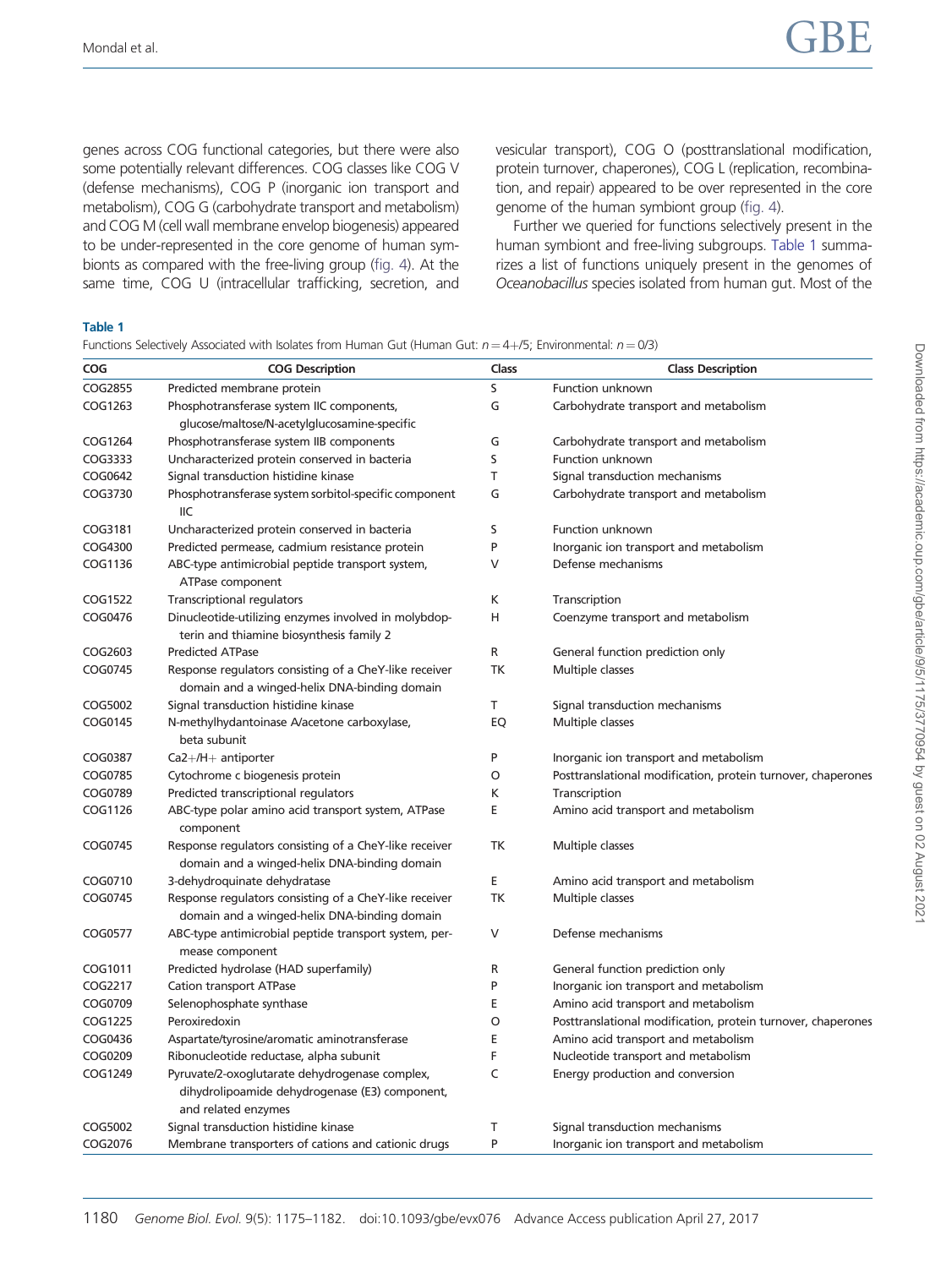unique proteins are predicted to be involved in metabolism, transcription, and translation. Genes coding for phosphotransferase system proteins (COG1263, COG1264) were present in the human symbiont exclusive gene set, as were signal transduction histidine kinase (COG0642, COG5002), response regulator with CheY like receiver domain (COG0745). In addition to phosphotransferase system genes, several other transporter protein coding genes were found to be present in the human symbiont exclusive gene set. Genes within these functional modules in host-symbiont Oceanobaclli represent candidates that are potentially involved in interactions with the host and a symbiotic lifestyle. Investigations should be undertaken to discover the specific response pathways where these exclusive genes perform.

We also identified the subset of genes that were only present in the three free-living species (table 2). Exclusive functions in environmental Oceanobacillus species included UDP-glucose 6-dehydrogenase (COG1004), threonine efflux protein (COG1280), Arginine deiminase (COG2235), and L-rhamnose isomerase (COG4806) among others. We found genes coding for the three step pathway for conversion of L-arabinose to Lribulose via the well-studied ara operon, to be present in the exclusive gene pool of free-living Oceanobacillus. These genes, L-arabinose isomerase (COG2160), sugar (pentulose and hexulose) kinases (COG1070), and Ribulose-5-phosphate 4-epimerase (COG0235) make up the araABD operons in bacteria that can utilize arabinose as a carbon source. In this regard, the differential presence of these functions, specially the arabinose degrading pathway genes should be explored further in Oceanobacillus and the potential consequences of its absence in species residing in the human gut.

## **Discussion**

The genus Oceanobacillus is comprised of strains isolated from diverse habitats (Namwong et al. 2009; Roux et al. 2013; Lagier et al. 2015; Romano et al. 2006; Raats and Halpern 2007; Nam et al. 2008; Tominaga et al. 2009; Amoozegar et al. 2014). Standard methods of classification identify them in the same taxonomic group, but the observed diversity is significant, both phenotypically and genetically. Additionally, our analyses failed to observe a strict phylogenetic divide among environmental and human gut isolates. Extensive genomic analyses shows that different members of Oceanobacillus share little genomic and functional similarity. Average nucleotide identity across Oceanobacillus genomes is  $\sim$ 71%. Limited functional similarity coupled with a large pan genome suggests a diverse gene pool, customized to suit species-specific needs. Although a more conclusive view regarding the functional heterogeneity can be obtained only after analyzing more species of this genus.

Our analyses identified subsets of genes that were uniquely present in either free-living or host–symbiont isolates within our sample of eight Oceanobacillus species. Strains living in the human gut had fewer genes coding for proteins involved in defense mechanisms, inorganic ion metabolism and carbohydrate metabolism. Simultaneously accommodating unique genetic features, which could enable survival and adaptation within the host ecosystem. Many of these exclusive functions present in host gut inhabiting Oceanobacillus have been previously identified in the metagenomic functional pool of the human gut suggesting their prevalence and importance (Lagier et al. 2015). This study provides understanding on the genomic composition of O. faecalis strain HM6 and the general functional characteristics of the genus Oceanobacillus. We observe genomic heterogeneity and functional differences in the genomes of different species of this unique genera. We hypothesize these differences can be linked to the diverse lifestyle associated with respective species. Our results serve the basis for future studies of this truly unique bacterial genera.

#### Table 2

Functions Specifically Present in Free-Living Oceanobacillus (Human Gut:  $n = 0/5$ ; Environmental:  $n = 3/3$ )

| Hit     | <b>Description</b>                                                                             | <b>Class</b> | <b>Class Description</b>               |
|---------|------------------------------------------------------------------------------------------------|--------------|----------------------------------------|
| COG4499 | Predicted membrane protein                                                                     | S            | Function unknown                       |
| COG1028 | Dehydrogenases with different specificities (related to short-chain alcohol<br>dehydrogenases) | <b>IQR</b>   | Multiple classes                       |
| COG1028 | Dehydrogenases with different specificities (related to short-chain alcohol<br>dehydrogenases) | <b>IQR</b>   | Multiple classes                       |
| COG1070 | Sugar (pentulose and hexulose) kinases                                                         | G            | Carbohydrate transport and metabolism  |
| COG3254 | Uncharacterized conserved protein                                                              | S            | Function unknown                       |
| COG1280 | Putative threonine efflux protein                                                              | E            | Amino acid transport and metabolism    |
| COG4806 | L-rhamnose isomerase                                                                           | G            | Carbohydrate transport and metabolism  |
| COG3403 | Uncharacterized conserved protein                                                              | S            | Function unknown                       |
| COG2235 | Arginine deiminase                                                                             | E            | Amino acid transport and metabolism    |
| COG1004 | Predicted UDP-glucose 6-dehydrogenase                                                          | М            | Cell wall/membrane/envelope biogenesis |
| COG0235 | Ribulose-5-phosphate 4-epimerase and related epimerases and aldolases                          | G            | Carbohydrate transport and metabolism  |
| COG4842 | Uncharacterized protein conserved in bacteria                                                  | S            | Function unknown                       |
| COG2160 | L-arabinose isomerase                                                                          | G            | Carbohydrate transport and metabolism  |